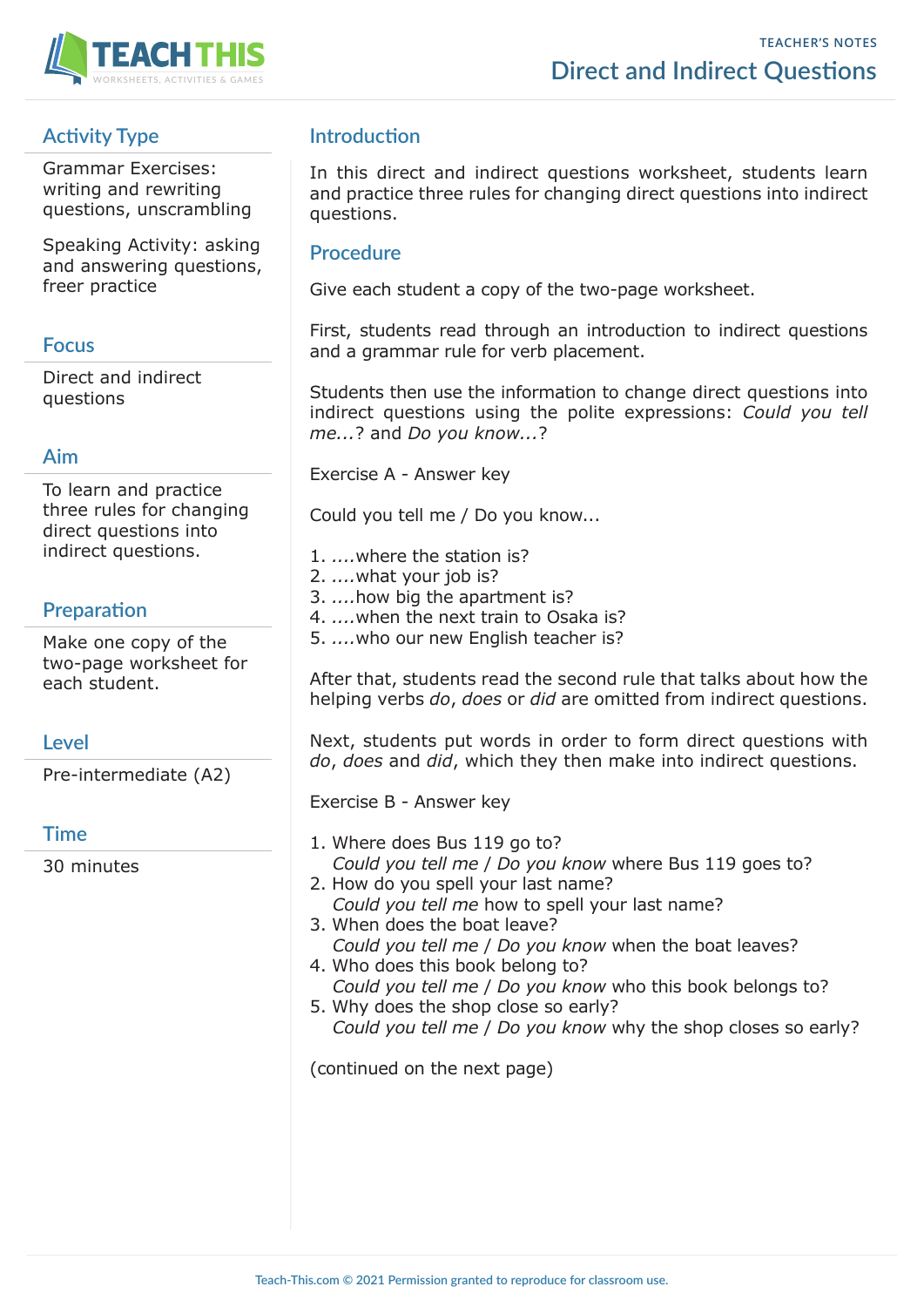

# **Activity Type**

Grammar Exercises: writing and rewriting questions, unscrambling

Speaking Activity: asking and answering questions, freer practice

# **Focus**

Direct and indirect questions

# **Aim**

To learn and practice three rules for changing direct questions into indirect questions.

# **Preparation**

Make one copy of the two-page worksheet for each student.

## **Level**

Pre-intermediate (A2)

## **Time**

30 minutes

# **Procedure continued**

After that, students learn the last rule which looks at how to change direct yes/no questions into indirect ones.

Students then change yes/no questions into indirect questions using a polite expression with *if*.

Exercise C - Answer key

Could you tell me / Do you know...

1. *...*if she likes Indian food?

2. *...*if the game has started yet?

- 3. *...*if he speaks English?
- 4. *...*if there is a public toilet near here?
- 5. *...*if this house is for sale?

Lastly, students write three indirect questions of their own and ask them to their classmates.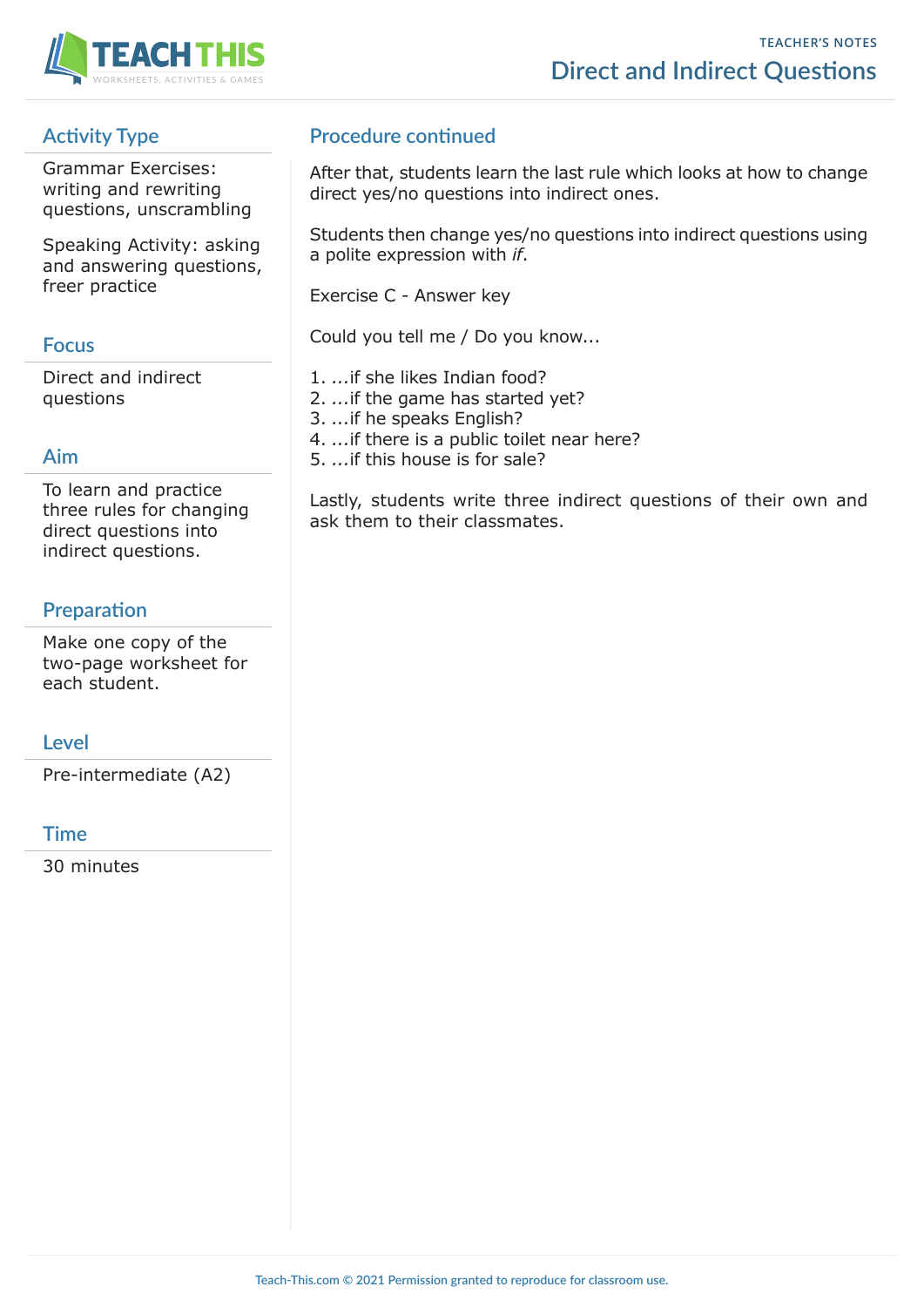

#### **Indirect questions are polite longer forms of direct questions. We use them when talking to a person we don't know very well or in formal situations.**

Examples:

Direct question: Where is the department store?

Indirect question: **Could you tell me** where the department store is?

Direct question: What is his name?

Indirect question: **Do you know** what his name is?

**Rule 1**: Indirect questions are formed of two parts: a **polite expression** and a question that places the verb after the subject unlike a direct question.

Examples:

Direct question: Where is the post office?

Indirect question: **Could you tell me** where the post office is?

Direct question: What is the time?

Indirect question: **Do you know** what the time is?

### **A. Read the direct questions and change them into indirect questions using the polite expressions:** *Could you tell me...?* **and** *Do you know..***.?**

| 1. Where is the station?            |  |
|-------------------------------------|--|
| 2. What is your job?                |  |
| 3. How big is the apartment?        |  |
| 4. When is the next train to Osaka? |  |
| 5. Who is our new English teacher?  |  |
|                                     |  |

**Rule 2**: Indirect questions do not use the helping verbs *do*, *does* or *did*.

Examples:

Direct question: When does the next train arrive?

Indirect question: **Do you know** when the next train arrives?

**Do you know** when does the next train arrive? - Incorrect

Direct question: When did the cinema close down?

Indirect question: **Could you tell me** when the cinema closed down?

**Could you tell me** when did the cinema close down? – Incorrect